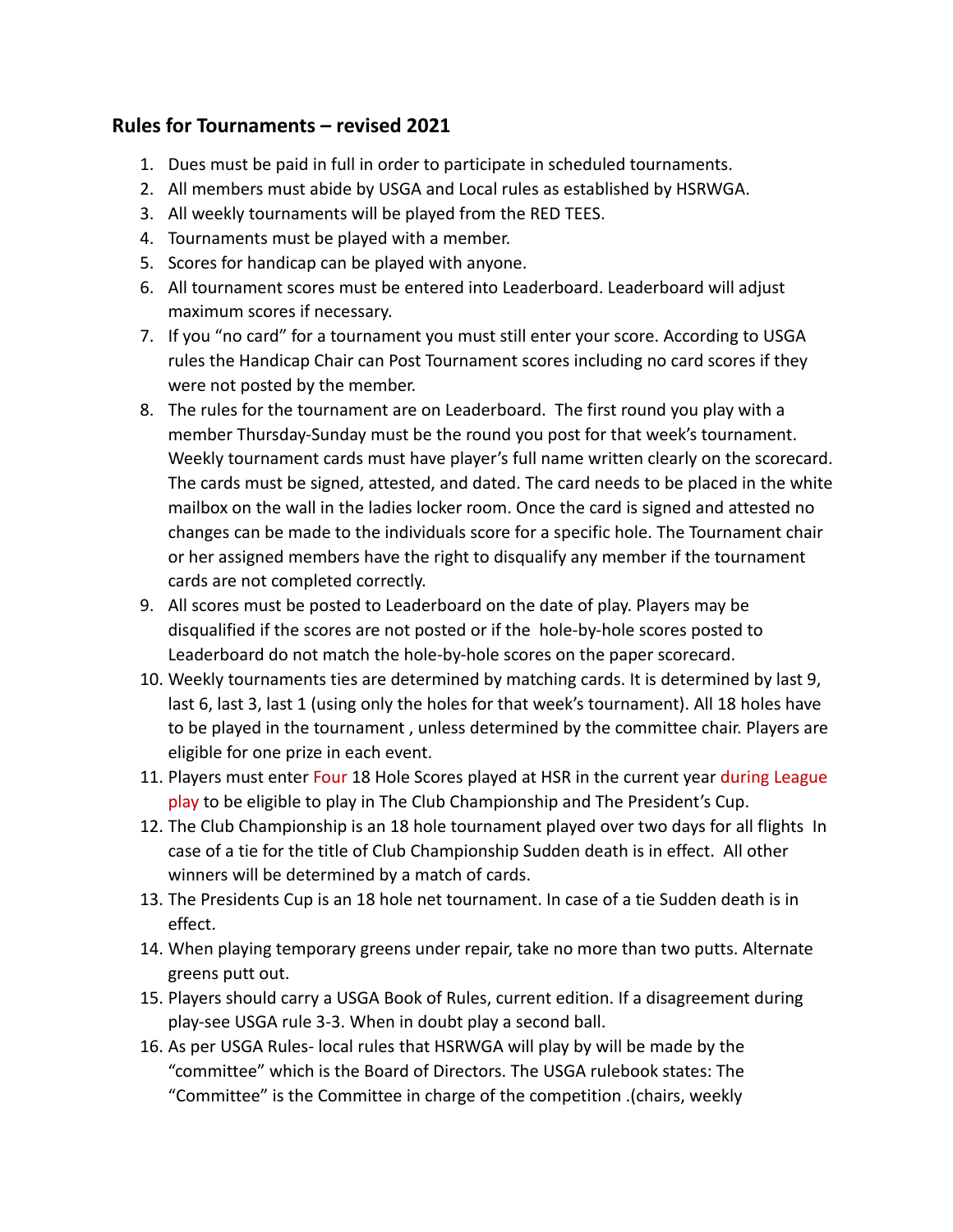tournaments, M/G, etc), approved by the Board of Directors. The Rule book uses terms of may-optional, should-recommended, must-cannot change-penalty. The "Committee" in the case of HSRWGA is the Board of Directors of which the President is the spokesperson .

- 14. All 18 holes have to be played in a Tournament. A member can pick up their ball after their max. score is reached on a hole that is not in the Tournament. Exceptions to this rule may be made for certain tournaments by the tournament chairs. If you pick up your ball enter # both on the paper scorecard and in Leaderboard for that hole.
- 17. Qualification for the most improved golfer's award, there must be 20 scores posted after a player's handicap has been established. 10 rounds have to have been played at HSR during the current season. Index to calculate the winner is HSRWGA opening day until the week before closing day.
- 18. To be eligible to win the Hole In One prize you must contribute to the fund that season. Your hole in one has to have occurred during an 18 hole round of golf at Smith, it must be during our league's season, and you must be with another HSRWGA member when it occurs. The fund is equally distributed to any member(s ) getting a hole in one at the end of year banquet. If there is no winner in a given season then the money is carried forward to the next season.

## **Cell Phone Policy**

As a matter of courtesy to fellow members, the HSRWGA Board asks that members during Tournament play, refrain from using their cell phones except for GPS use and cases of emergency.

## **Constitution and By-laws**

Our Constitution and By-laws can be found on our website.

#### **Communications**

Any recommendations, suggestions, questions, complaints from a member need to be first given to the President in writing. The President will then bring the issue to the Board for further discussion. Please do not bring your suggestions, questions, complaints to the pro shop employees.

## **Block Tee Time sign up procedure**

1. The tee sheet opens in Leaderboard at 6:00 a.m. two weeks prior to the date of play for most events. All members can sign up for blocked tee times. Do not sign up or sign up another member up if you are not sure that you (or the other member) can play.